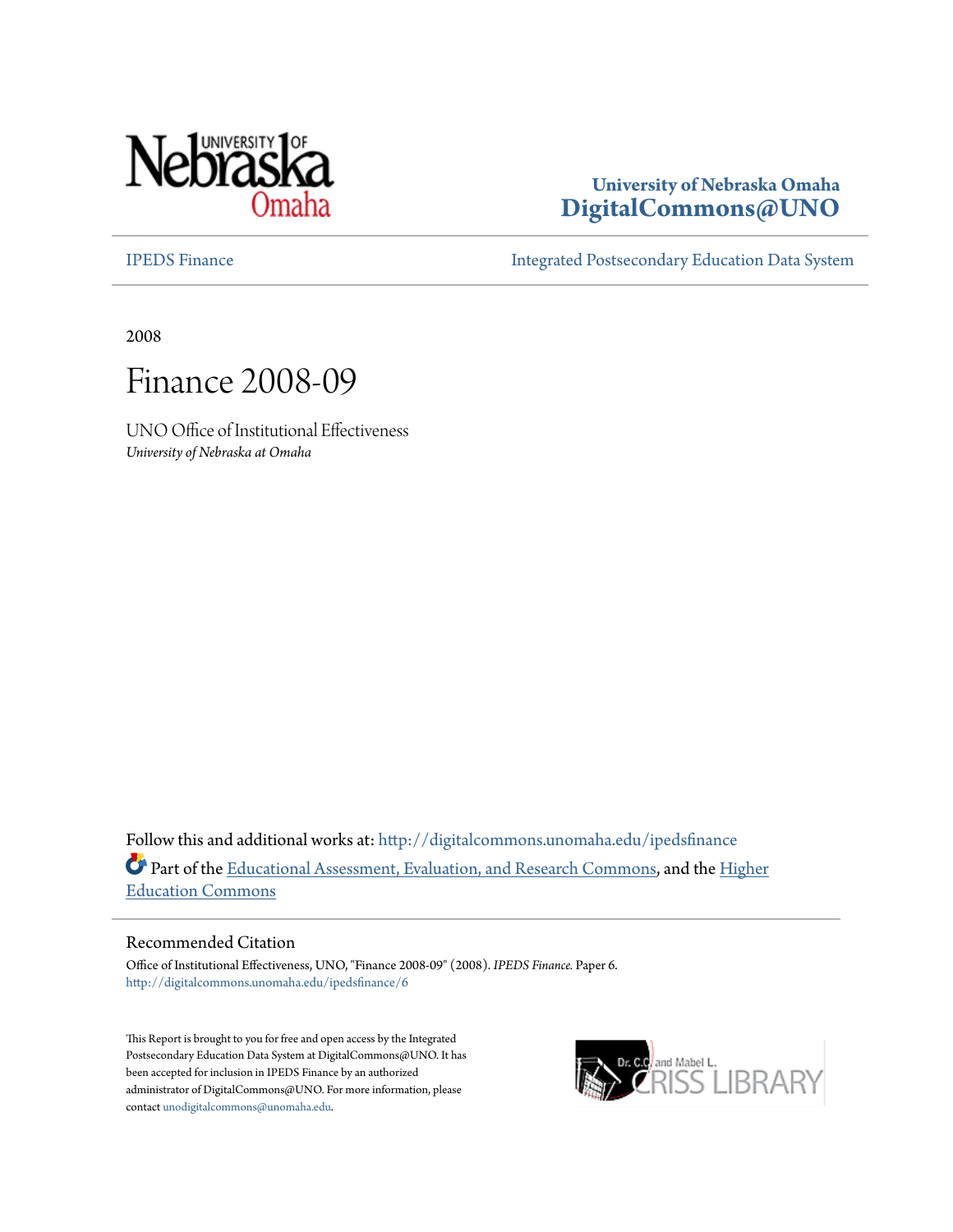#### Finance 2008-09

Institution: University of Nebraska at Omaha (181394) User ID: P81813941

### **Finance - Public institutions**

#### **Reporting Standard**

#### **Please indicate which reporting standards are used to prepare your financial statements:**

- 6 GASB (Governmental Accounting Standard Board), using standards of GASB 34 & 35
- $\heartsuit$  FASB (Financial Accounting Standard Board)

**Please consult your business officer for the correct response before saving this screen.** Your response to this question will determine the forms you will receive for reporting finance data.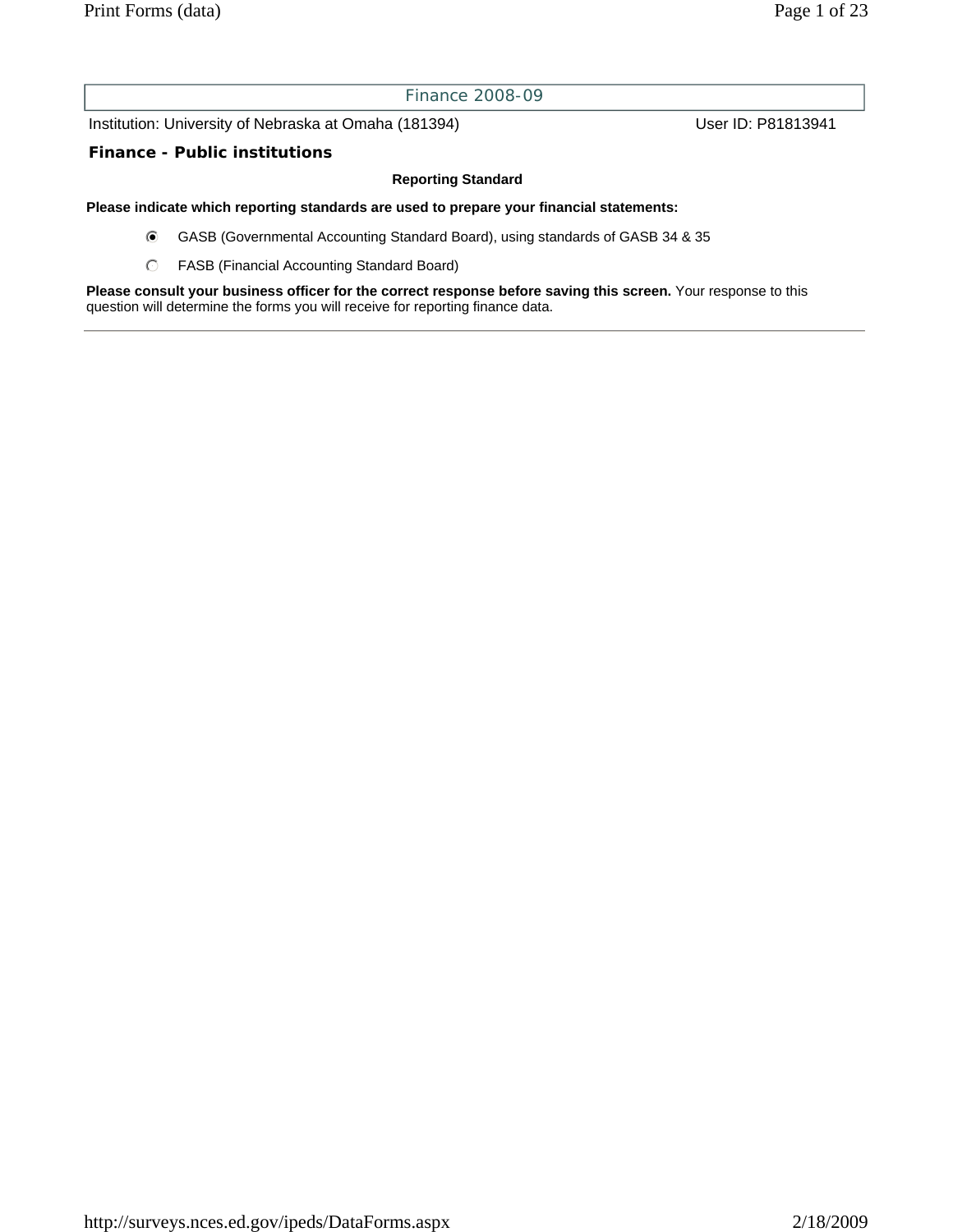## **Finance - Public institutions**

#### **Form Version**

#### **Finance - Public Institutions**

**The survey for GASB has been realigned to improve commonality and comparability of the finance data, however reporting in the new format is OPTIONAL for Fiscal Year 2007-08. Please indicate in which version you will report finance data:**

- 6 GASB, using standards of GASB 34 & 35
- C Aligned GASB, using standards of GASB 34 & 35 (OPTIONAL in Fiscal Year 2007-08)

**Please consult your business officer for the correct response before saving this screen.** Your response to this question will determine the forms you will receive for reporting finance data.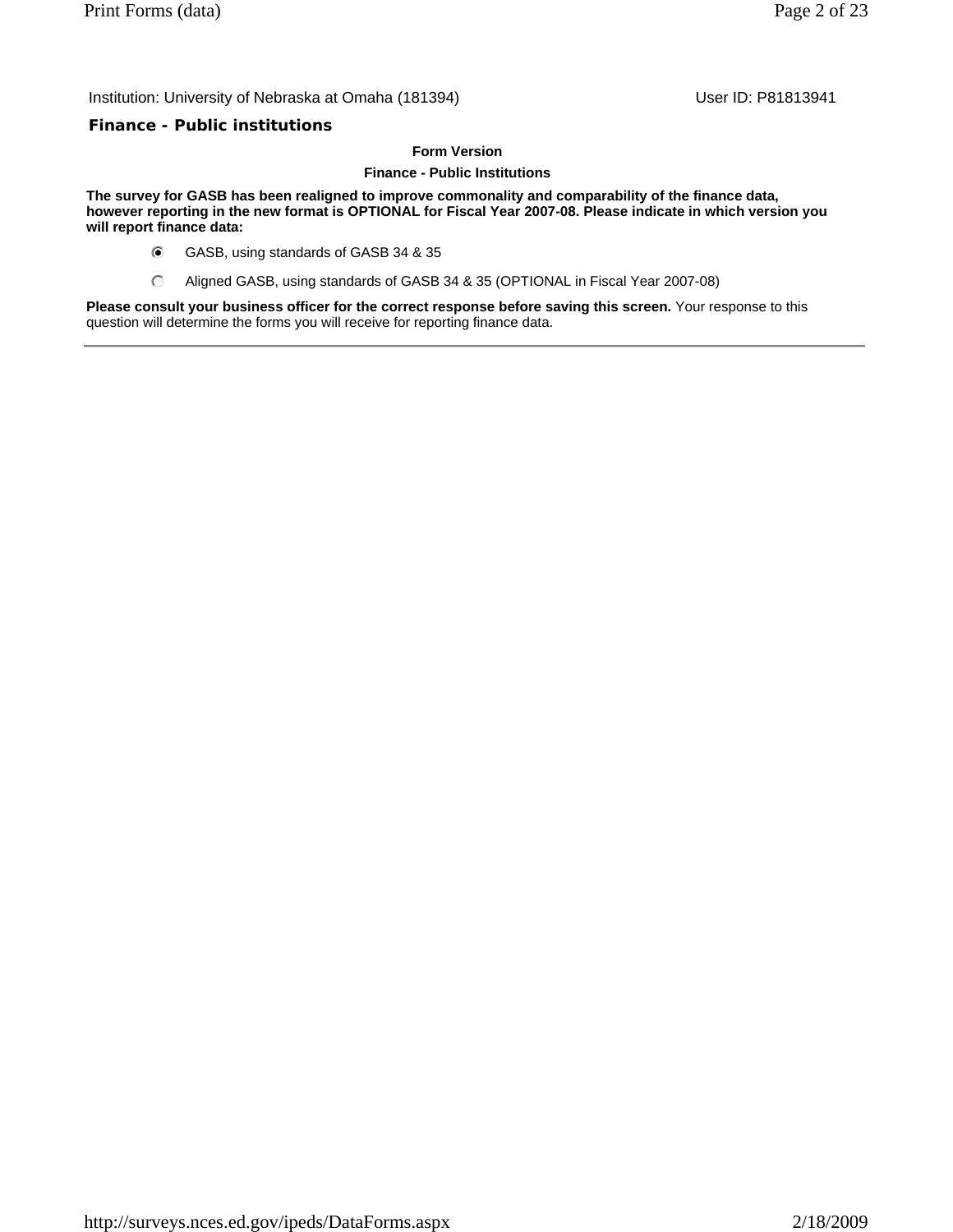#### **Finance - Public institutions**

#### **General Information**

#### **Finance - Public Institutions (unaligned form)**

To the extent possible, the finance data requested in this report should be provided from your institution's audited General Purpose Financial Statement (GPFS). Please refer to the instructions specific to each page of the survey for detailed instruction and references.

#### **1. Fiscal Year calendar**

**This report covers financial activities for the 12-month fiscal year:** (The fiscal year reported should be the most recent fiscal year ending before October 1, 2008.)

Beginning: month/year (MMYYYY) Month: 7 Month: 7 Year: 2007

And ending: month/year (MMYYYY) Month: 6 Month: 6 Year: 2008

#### **2. Audit Opinion**

**Did your institution receive an unqualified opinion on its General Purpose Financial Statements from your auditor for the fiscal year noted above?** (If your institution is audited only in combination with another entity, answer this question based on the audit of that entity.)

**6** Unqualified  $\odot$  Qualified  $\odot$  Don't know

**3. GASB Statement No. 34 offers three alternative reporting models for special-purpose governments like colleges and universities. Which model is used by your institution ?**

- **6** Business Type Activities
- $\odot$  Governmental Activities
- $\odot$  Governmental Activities with Business-Type Activities

#### **4. If your institution participates in intercollegiate athletics, are the expenses accounted for as auxiliary enterprises or treated as student services?**

- $\bullet$  Auxiliary enterprises
- $\odot$  Student services
- $\odot$  Does not participate in intercollegiate athletics
- $\heartsuit$  Other (specify in box below)

#### **5. Does this institution or any of its foundations or other affiliated organizations own endowment assets ?**

- $\bullet$  Yes (report endowment assets)
- $\odot$  No

#### **6.Component Units**

Each discretely presented component unit should be reported in the same manner and amounts as included on the face of the institution's GPFS. There should be one Finance Survey component unit form (Part F or G) completed for each column on the face of the GPFS **other than the institution itself**, whether that column represents a single component unit or a combination of component units.

0 Number of component unit columns on GPFS using FASB standards

0 Number of component unit columns on GPFS using GASB standards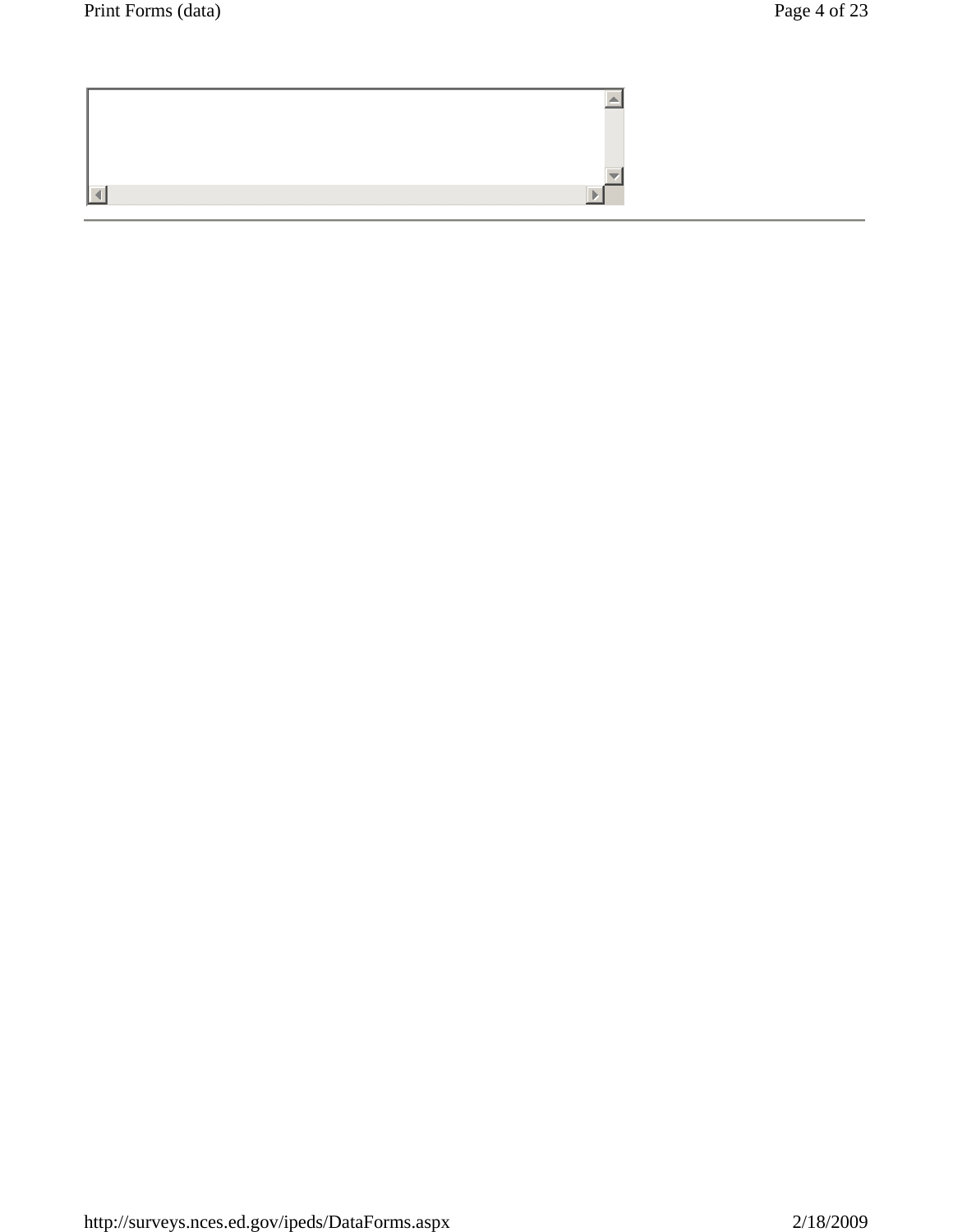Institution: University of Nebraska at Omaha (181394) User ID: P81813941 **Part A - Statement of Net Assets Fiscal Year 2008 Report in whole dollars only** Line no. **Current year amount** Prior year amount Prior year amount Prior year amount Current Assets 01 Total Current Assets 82,548,252 **43,311,000** Noncurrent Assets 02 Capital assets - depreciable (gross) 233,449,734 **189,529,648** 03 Accumulated depreciation (enter as a positive amount) 68,694,922 **66,118,267** 31 Capital assets Net of depreciation 164,754,812 <sup>04</sup> Other noncurrent assets **(CV) CV**=[A05-(A02-A03)] **30,703,823** 17,197,838 05 Total noncurrent assets 195,458,635 **140,609,219** <sup>06</sup> Total assets **(CV) CV**=(A01+A05) 278,006,887 **183,920,219** Current Liabilities 07 **Long-term debt, current portion** 3,609,117 **2,336,240** 08 Other <u>current liabilities</u> (CV)<br>CV=(A09-A07) **CV**=(A09-A07) 27,175,380 **23,149,616** 09 Total current liabilities 30,784,497 **25,485,856** Noncurrent Liabilities 10 Long-term debt 92,089,778 **21,758,317** 11 Other noncurrent liabilities **(CV)**<br>**CV**=(A12-A10) **CV**=(A12-A10) **4,503,792**<br>**CV**=(A12-A10) 12 Total noncurrent liabilities 97,212,089 **26,262,109** 13 Total liabilities **(CV)**<br>**CV**=(A09+A12) **CV**=(A09+A12) **51,747,965 CV**=(A09+A12) Net Assets 14 Invested in capital assets, net of related debt 107,173,461 **99,536,433** 15 Restricted-expendable 25,906,918 **17,468,124** 16 Restricted-nonexpendable 778,210 **833,543**

<sup>17</sup> Unrestricted **(CV)**  <u>CHIESINCIEO</u> (CV)<br>**CV**=[A18-(A14+A15+A16)] 16,151,712 14,334,154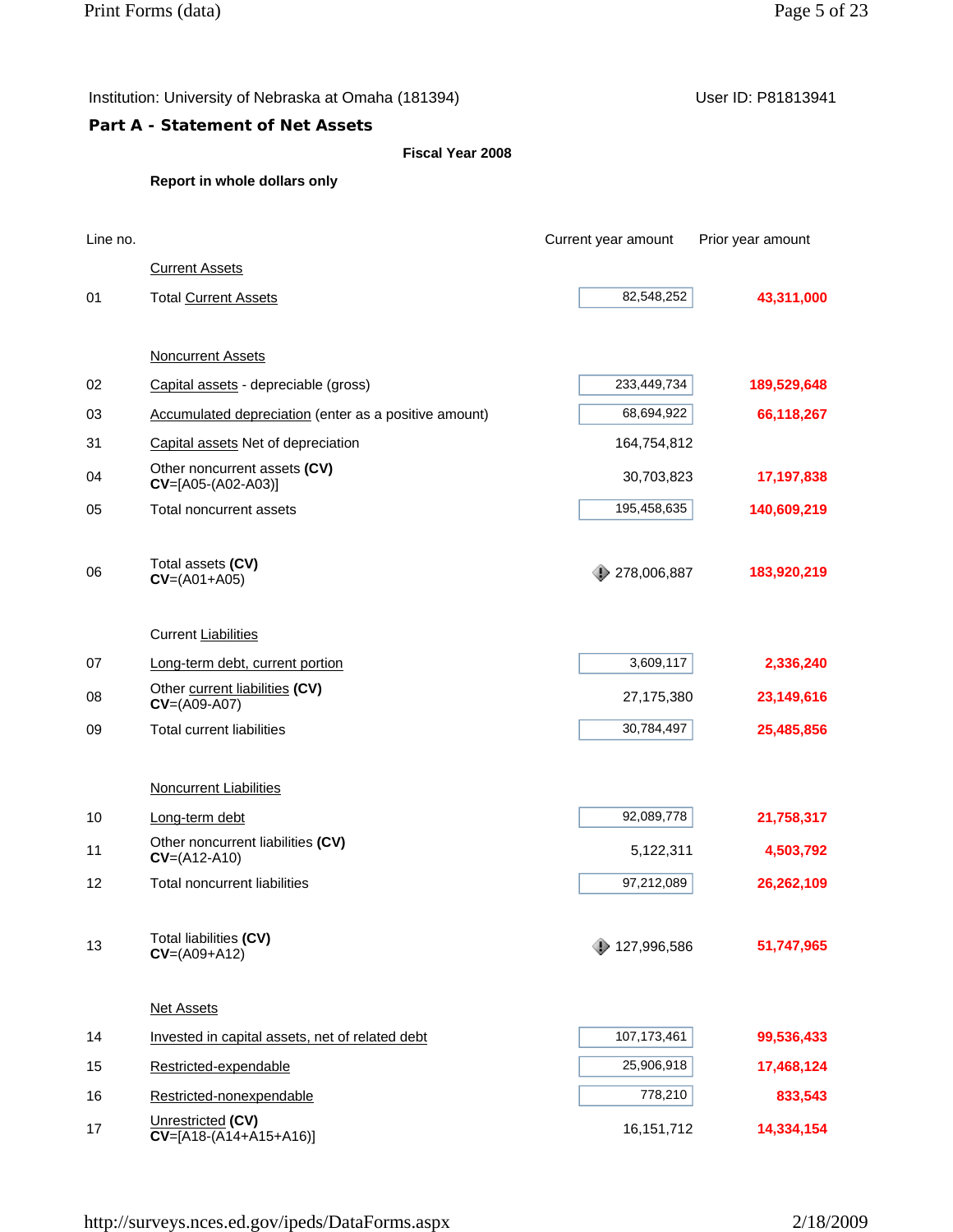| 18 | Total Net assets (CV)<br>$CV=(A06-A13)$ | 150.010.301 | 132,172,254 |
|----|-----------------------------------------|-------------|-------------|
|----|-----------------------------------------|-------------|-------------|

### **CV= Calculated Value**

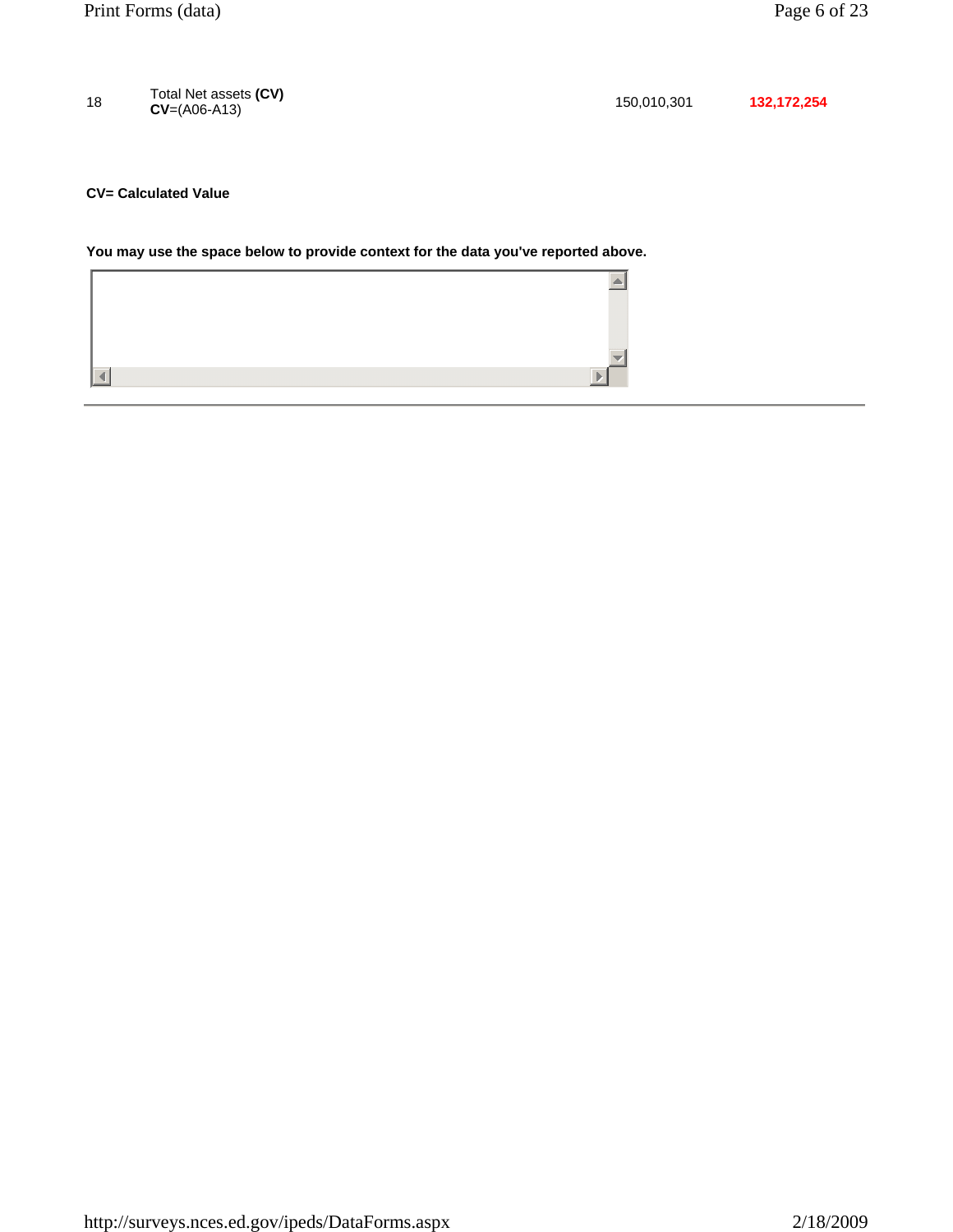### **Part A - Plant, Property, and Equipment**

#### **Fiscal Year 2008**

### **Report in whole dollars only**

|    | Line No. Description                   | Beginning<br>balance | Additions  | Retirements<br>(CV) | Ending balance |
|----|----------------------------------------|----------------------|------------|---------------------|----------------|
|    | <b>Plant, Property, and Equipment</b>  |                      |            |                     |                |
|    |                                        |                      |            |                     |                |
| 21 | <b>Land &amp; land improvements</b>    | 15,004,646           |            | 0                   | 15,004,646     |
| 22 | Infrastructure                         | 4,624,959            | 818,821    | 0                   | 5,443,780      |
| 23 | <b>Buildings</b>                       | 140,300,791          | 589,446    | 0                   | 140,890,237    |
| 24 | Equipment                              | 22,434,378           | 2,713,870  | 3,529,247           | 21,619,001     |
| 25 | Art and library collections            |                      |            | 0                   |                |
| 26 | Property obtained under capital leases |                      |            | 0                   |                |
|    | (if not included in equipment)         |                      |            |                     |                |
| 27 | Construction in progress               | 7,164,874            | 43,327,195 | 0                   | 50,492,069     |
| 28 | Accumulated depreciation               | 66,118,267           | 5,998,389  | 3,421,734           | 68,694,922     |

**CV = (Beginning Balance + Additions - Ending Balance)**

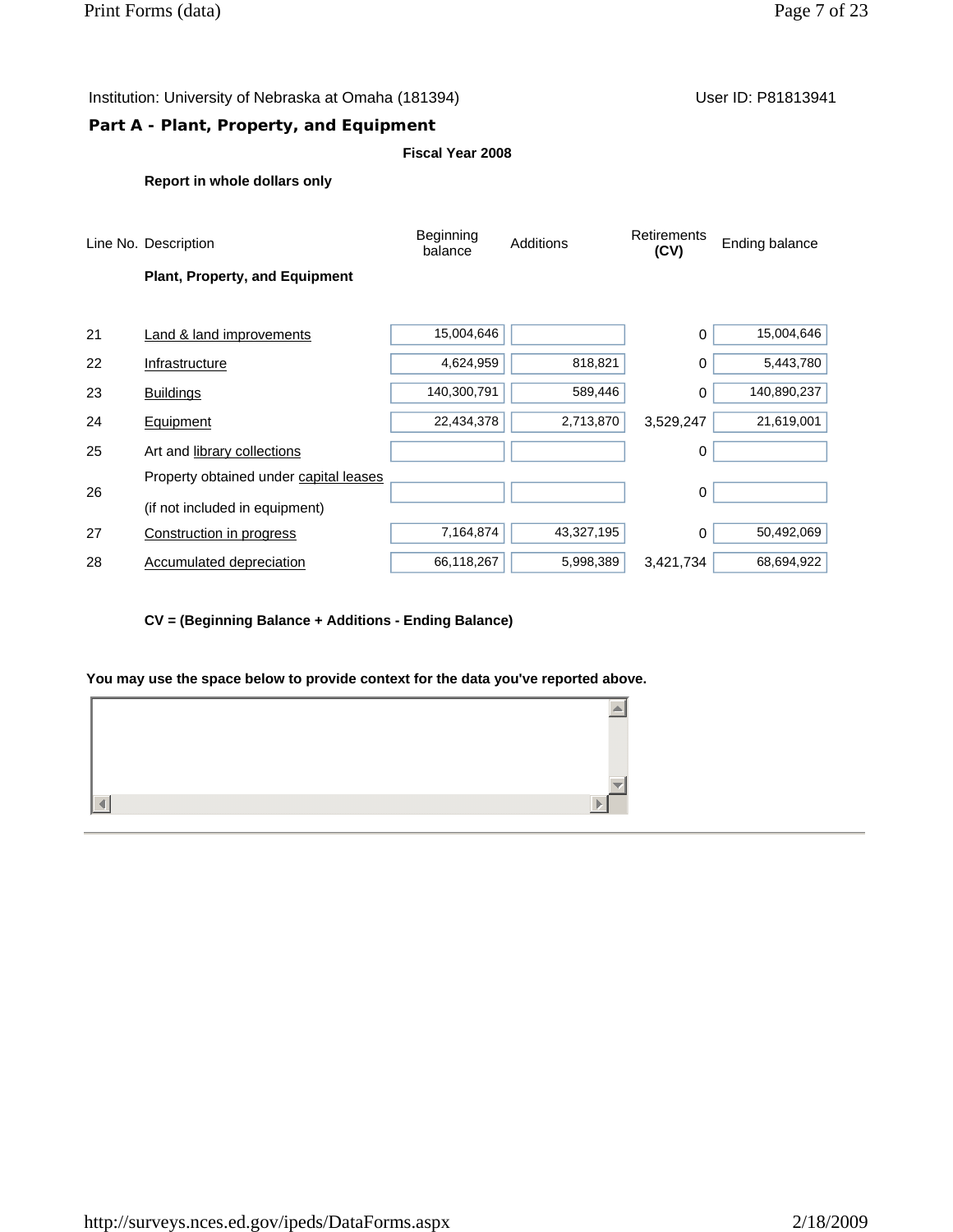## **Part B - Revenues and Other Additions**

## **Fiscal Year 2008**

#### **Report in whole dollars only**

| Line No. | Source of Funds                                                                      | Current year amount | Prior year amount |
|----------|--------------------------------------------------------------------------------------|---------------------|-------------------|
|          | <b>Operating Revenues</b>                                                            |                     |                   |
| 01       | Tuition & fees, after deducting discounts & allowances                               | 54,109,482          | 50,633,379        |
|          | Grants and contracts - operating                                                     |                     |                   |
| 02       | Federal operating grants and contracts                                               | 6,342,379           | 7,529,814         |
| 03       | State operating grants and contracts                                                 | 3,477,343           | 3,400,479         |
| 04       | Local/private operating grants and contracts                                         | 3,644,305           | 2,722,970         |
| 05       | Sales & services of auxiliary enterprises,<br>after deducting discounts & allowances | 19,702,739          | 18,101,105        |
| 06       | Sales & services of hospitals,<br>after deducting patient contractual allowances     |                     | $\bf{0}$          |
| 07       | Independent operations                                                               |                     | $\bf{0}$          |
| 08       | Other sources - operating (CV)<br>$CV=[B09-(B01++B07)]$                              | 9,165,805           | 9,054,234         |
| 09       | Total operating revenues                                                             | 96,442,053          | 91,441,981        |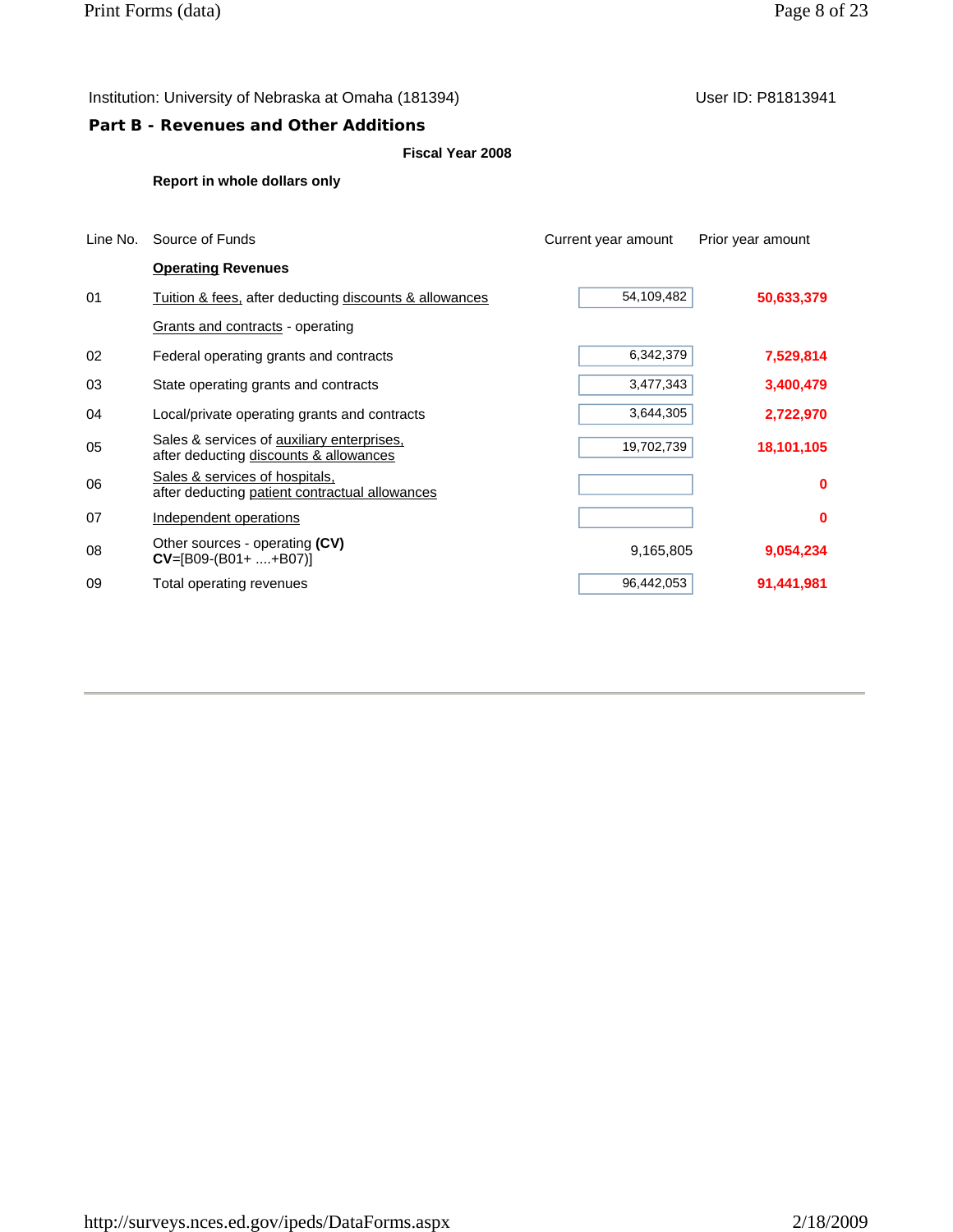## **Part B - Revenues and Other Additions**

## **Fiscal Year 2008**

## **Report in whole dollars only**

|    | Line No. Source of funds                                          | Current year amount Prior year amount |              |
|----|-------------------------------------------------------------------|---------------------------------------|--------------|
|    | <b>Nonoperating Revenues</b>                                      |                                       |              |
| 10 | <b>Federal appropriations</b>                                     |                                       | $\mathbf{0}$ |
| 11 | State appropriations                                              | 58,993,549                            | 57,309,900   |
| 12 | Local appropriations, education district taxes, & similar support |                                       | 20,312       |
|    | <b>Grants-Nonoperating</b>                                        |                                       |              |
| 13 | Federal nonoperating grants                                       | 7,146,895                             | 6,008,146    |
| 14 | State nonoperating grants                                         |                                       | $\bf{0}$     |
| 15 | Local nonoperating grants                                         |                                       | $\mathbf{0}$ |
| 16 | Gifts, including contributions from affiliated organizations      | 11,015,953                            | 7,553,695    |
| 17 | Investment income                                                 | 3,205,958                             | 2,430,481    |
| 18 | Other nonoperating revenues (CV)<br>$CV=[B19-(B10++B17)]$         | 3,668,021                             | 71,002       |
| 19 | Total nonoperating revenues                                       | 84,030,376                            | 73,393,536   |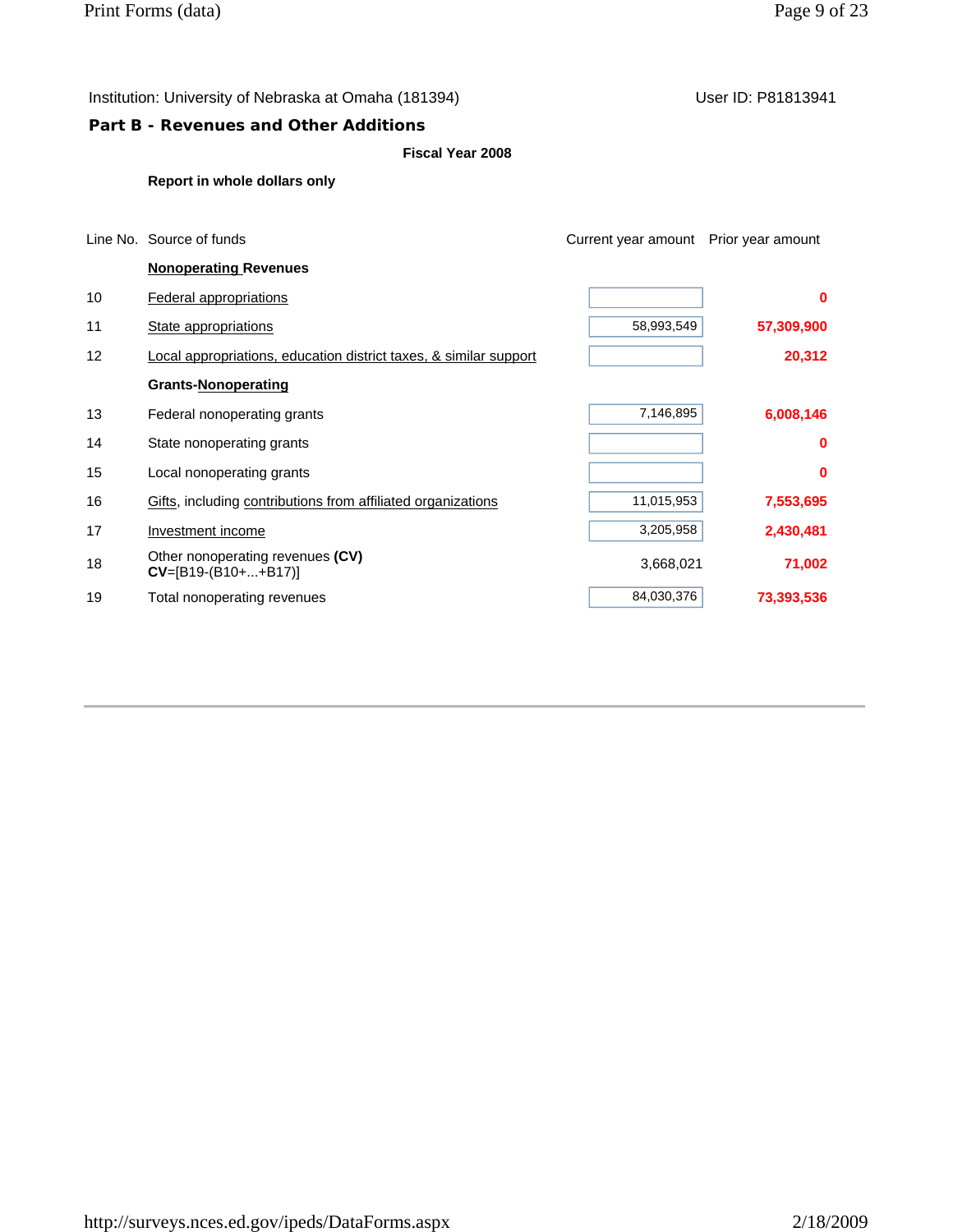## **Part B - Revenues and Other Additions**

## **Fiscal Year 2008**

## **Report in whole dollars only**

| Line No. | Resource of funds                                                 | Current year amount<br>Prior year amount |             |
|----------|-------------------------------------------------------------------|------------------------------------------|-------------|
|          | <b>Other Revenues and Additions</b>                               |                                          |             |
| 20       | Capital appropriations                                            | 10,259,583                               | 3,268,074   |
| 21       | Capital grants & gifts                                            |                                          | 0           |
| 22       | Additions to permanent endowments                                 |                                          | 0           |
| 23       | Other revenues & additions (CV)<br>$CV=[B24-(B20++B22)]$          | 0                                        | $\bf{0}$    |
| 24       | Total other revenues and additions                                | 10,259,583                               | 3,268,074   |
|          |                                                                   |                                          |             |
| 25       | Total all revenues and other additions (CV)<br>$CV=(B09+B19+B24)$ | 190,732,012                              | 168,103,591 |

#### **CV = Calculated Value**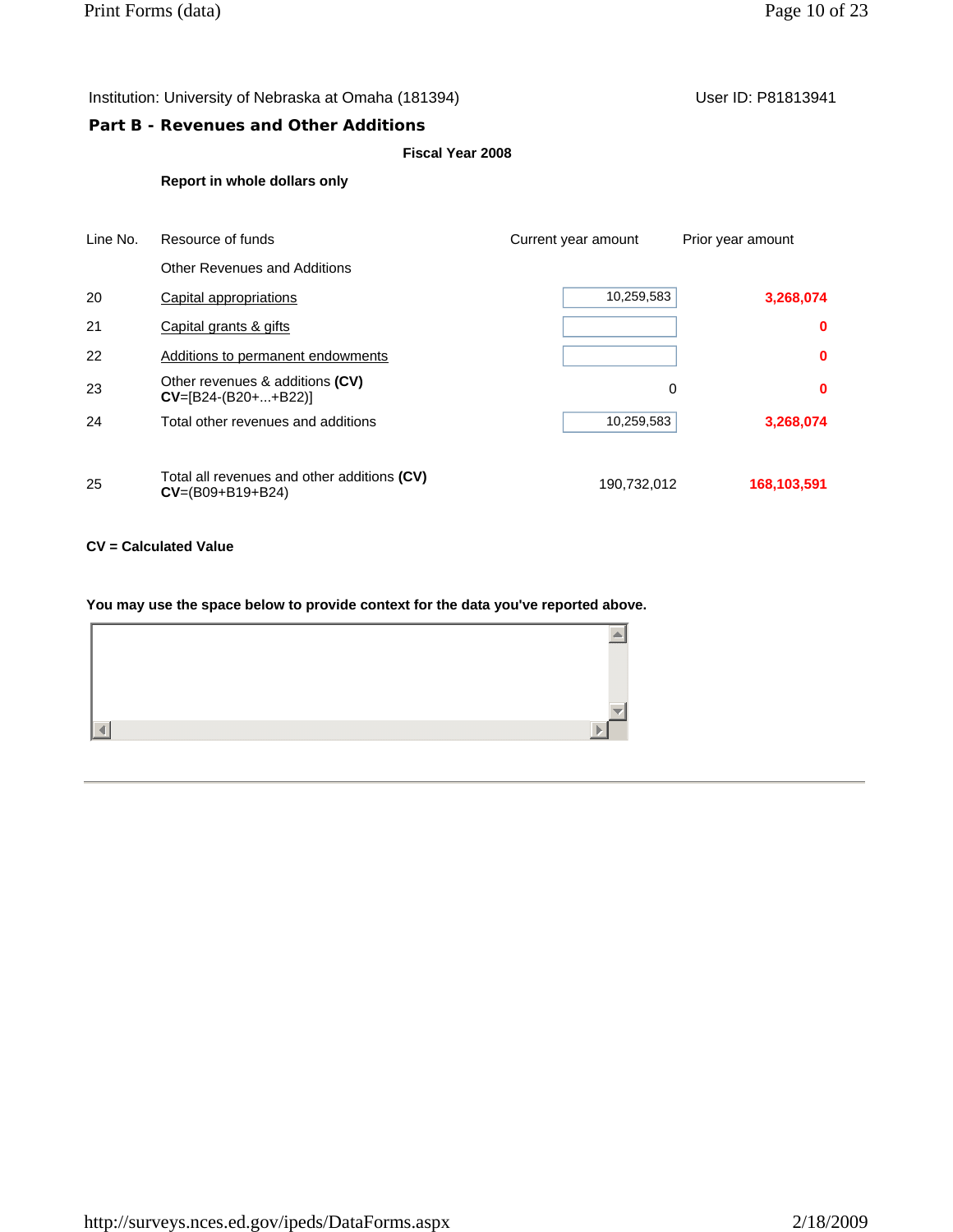## **Part C - Expenses and Other Deductions**

#### **Fiscal Year 2008**

### **Report in whole dollars only**

|             |                                                                                                                               | 1                                   | $\overline{c}$ | 3                                  | 4            | 5            |
|-------------|-------------------------------------------------------------------------------------------------------------------------------|-------------------------------------|----------------|------------------------------------|--------------|--------------|
| Line<br>No. | Description                                                                                                                   | Current year total Salaries & wages |                | <b>Employee fringe</b><br>benefits | Depreciation | All<br>other |
|             | Operating<br><b>Expenses</b>                                                                                                  |                                     |                |                                    |              |              |
| 01          | Instruction                                                                                                                   | 72,909,763                          | 51,048,149     | 12,271,051                         |              | 9,590,563    |
| 02          | Research                                                                                                                      | 4,429,207                           | 2,772,111      | 538,302                            |              | 1,118,794    |
| 03          | Public service                                                                                                                | 7,443,490                           | 3,816,277      | 925,163                            |              | 2,702,050    |
| 05          | Academic<br>support                                                                                                           | 12,569,929                          | 6,838,235      | 1,822,758                          |              | 3,908,936    |
| 06          | Student services                                                                                                              | 6,402,906                           | 3,744,986      | 1,053,156                          |              | 1,604,764    |
| 07          | Institutional<br>support                                                                                                      | 12,348,940                          | 7,260,076      | 1,938,556                          |              | 3,150,308    |
| 08          | Operation &<br>maintenance<br>of plant                                                                                        | 14,292,295                          | 4,455,430      | 1,452,631                          |              | 8,384,234    |
| 09          | Depreciation                                                                                                                  | 5,998,389                           |                |                                    | 5,998,389    | $\mathbf 0$  |
| 10          | Scholarships and<br>fellowships<br>expenses,<br>excluding<br>discounts &<br>allowances (do<br>not include work<br>study here) | 10,391,261                          |                |                                    |              | 10,391,261   |
| 11          | Auxiliary<br>enterprises                                                                                                      | 22,648,570                          | 6,216,374      | 1,486,877                          |              | 14,945,319   |
| 12          | <b>Hospital services</b>                                                                                                      |                                     |                |                                    |              | 0            |
| 13          | Independent<br>operations                                                                                                     |                                     |                |                                    |              | $\mathbf 0$  |
| 14          | Other expenses<br>& deductions<br>(CV)<br>$CV=[C15-$<br>$(C01 +  + C13)$                                                      | 0                                   | 0              | 0                                  | 0            | $\mathbf 0$  |
| 15          | <b>Total operating</b><br>expenses                                                                                            | 169,434,750                         | 86,151,638     | 21,488,494                         | 5,998,389    | 55,796,229   |
|             | Prior year<br>amount                                                                                                          | 159,948,703                         | 83,544,685     | 20,870,497                         | 4,977,562    | 50,555,959   |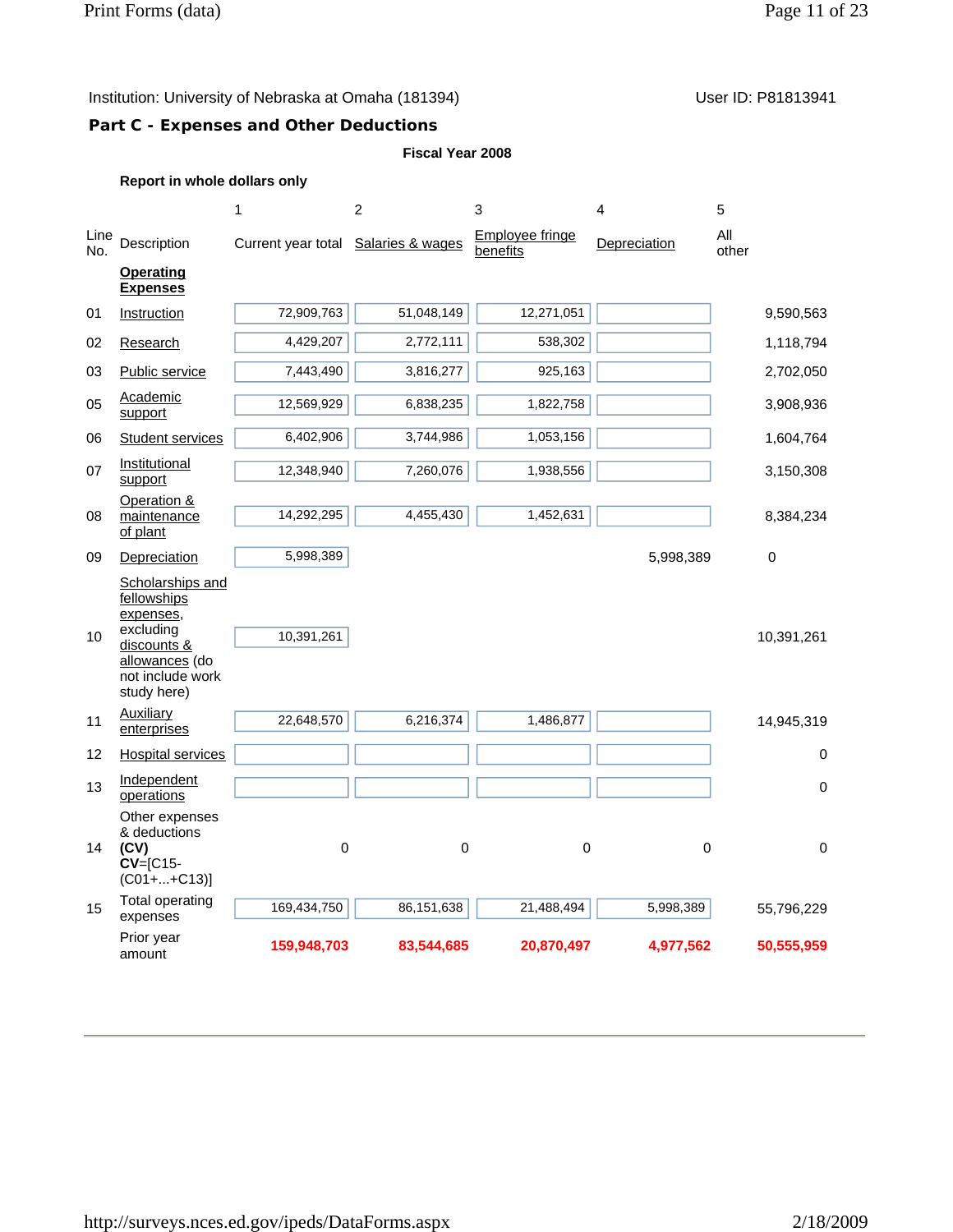## **Part C - Expenses and Other Deductions**

#### **Fiscal Year 2008**

### **Report in whole dollars only**

|             |                                                                                    | 1           | $\overline{2}$                      | 3                           | 4                          | 5            |
|-------------|------------------------------------------------------------------------------------|-------------|-------------------------------------|-----------------------------|----------------------------|--------------|
| Line<br>No. | Description                                                                        |             | Current year total Salaries & wages | Employee fringe<br>benefits | Depreciation               | All<br>other |
|             | Nonoperating<br>Expenses and<br><b>Deductions</b>                                  |             |                                     |                             |                            |              |
| 16          | <b>Interest</b>                                                                    | 2,650,150   |                                     |                             |                            | 2,650,150    |
| 17          | <b>Other</b><br>nonoperating<br>expenses &<br>deductions<br>(CV)<br>$CV=(C18-C16)$ | 809,065     | 0                                   |                             | $\mathbf 0$<br>$\mathbf 0$ | 809,065      |
| 18          | Total<br>nonoperating<br>expenses &<br>deductions (CV)<br>$CV=(C19-C15)$           | 3,459,215   | 0                                   |                             | $\mathbf 0$<br>$\mathbf 0$ | 3,459,215    |
| 19          | Total expenses<br>& deductions                                                     | 172,893,965 | 86,151,638                          | 21,488,494                  | 5,998,389                  | 59,255,444   |
|             | Prior year<br>amount                                                               | 162,760,139 | 83,544,685                          | 20,870,497                  | 4,977,562                  | 53,367,395   |

#### **CV = Calculated Value**

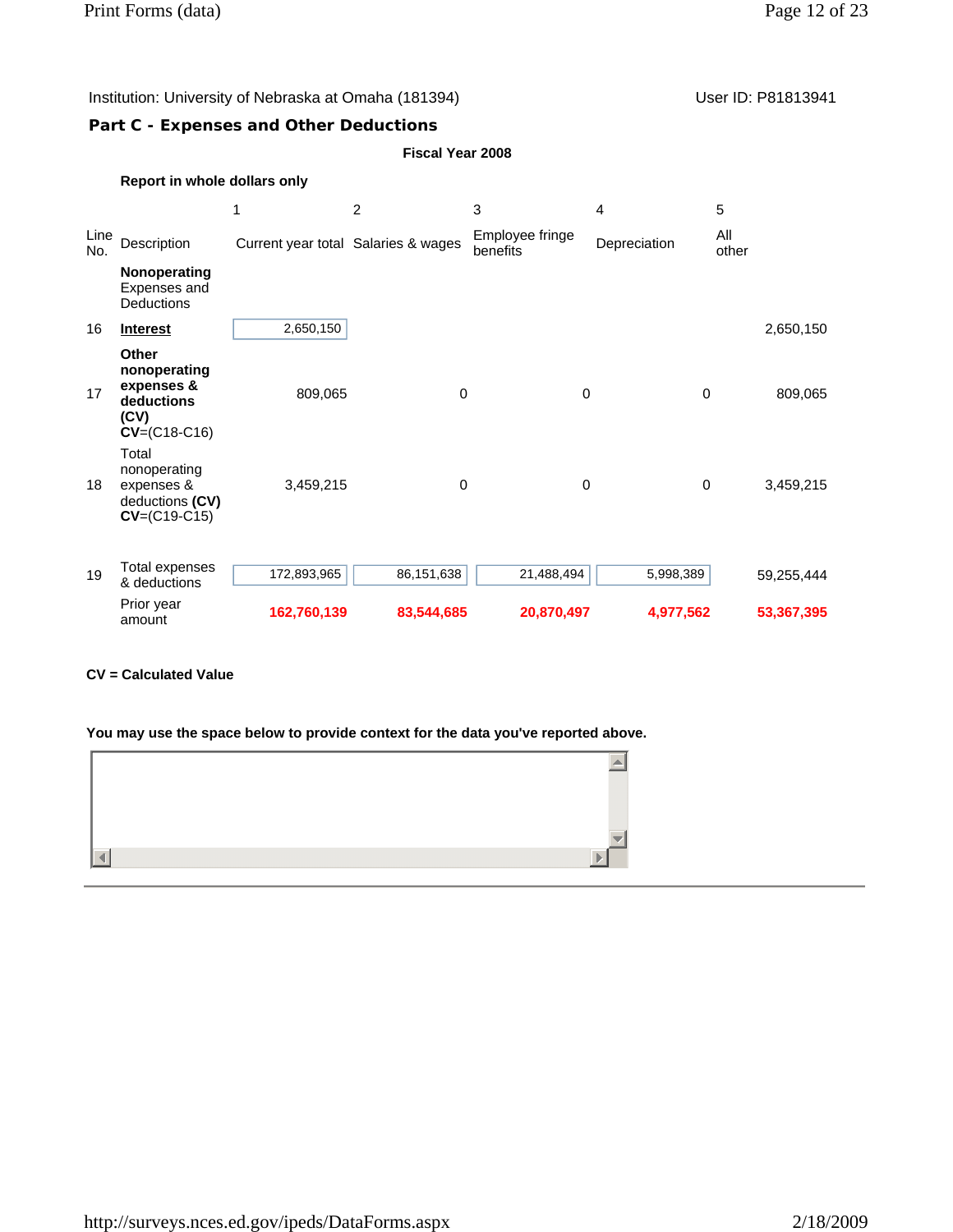## **Part D - Summary of Changes In Net Assets**

### **Fiscal Year 2008**

| Line No. | Description                                                      | Current year amount | Prior year amount |
|----------|------------------------------------------------------------------|---------------------|-------------------|
| 01       | Total revenues & other additions (from B25)                      | 190,732,012         | 168,103,591       |
| 02       | Total expenses & deductions (from C19)                           | 172,893,965         | 162,760,139       |
| 03       | Change in net assets during year (CV)<br>$CV=(D01-D02)$          | 17,838,047          | 5,343,452         |
| 04       | Net assets beginning of year                                     | 132, 172, 254       | 126,828,802       |
| 05       | Adjustments to beginning net assets (CV)<br>$CV=[D06-(D03+D04)]$ | 0                   | 0                 |
| 06       | Net assets end of year (from A18)                                | 150.010.301         | 132,172,254       |

#### **CV = Calculated Value**

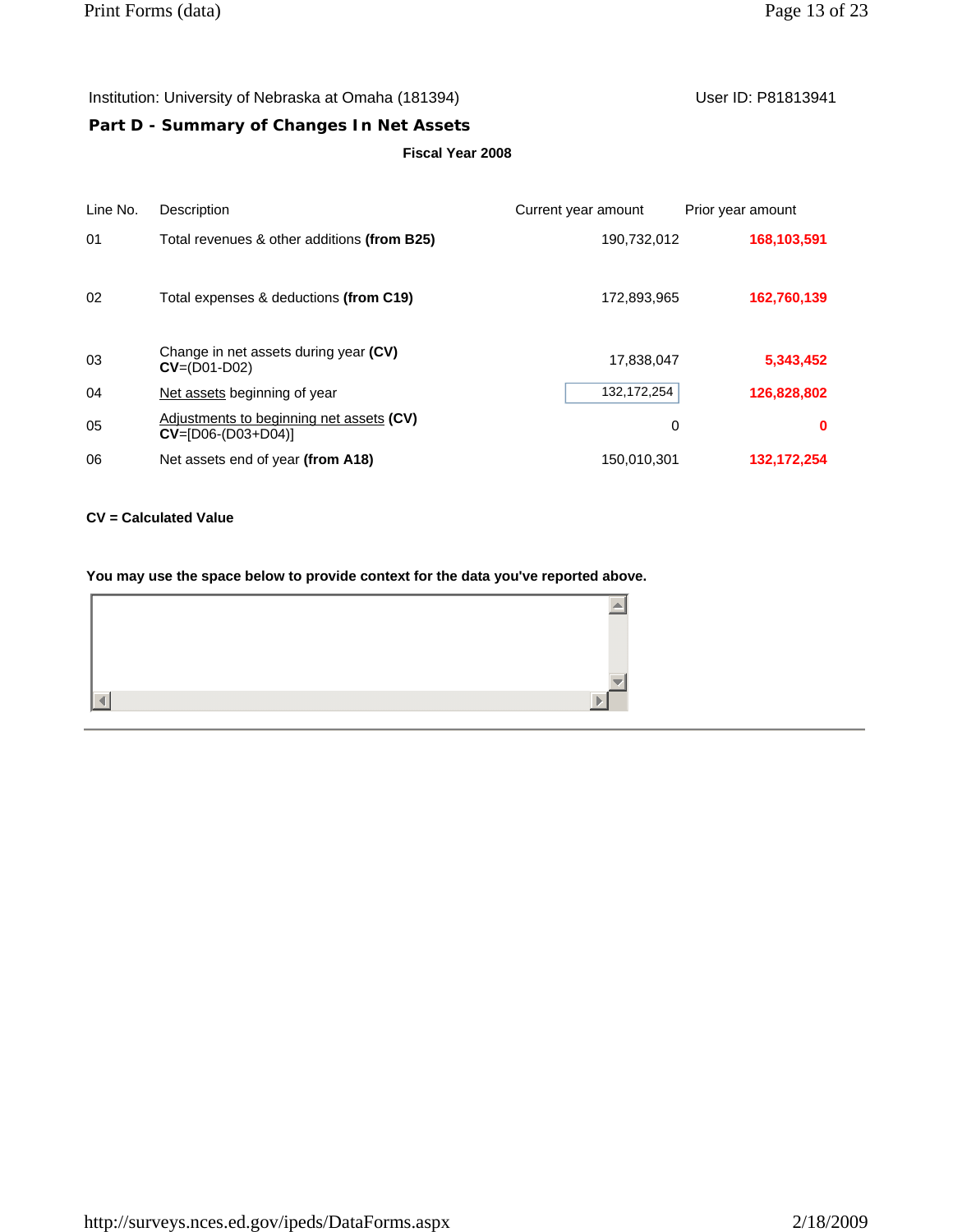## **Part E - Scholarships and Fellowships**

# **Part E - Scholarships and Fellowships**

## **Fiscal Year 2008**

## **Report in whole dollars only**

| Line No. Source |                                                                                                         | Current year amount | Prior year amount |
|-----------------|---------------------------------------------------------------------------------------------------------|---------------------|-------------------|
|                 | Institutional Expenses and Discounts & Allowances                                                       |                     |                   |
|                 | Gross Scholarships and Fellowships (no loans included)                                                  |                     |                   |
| 01              | Pell grants (federal)                                                                                   | 6,819,384           | 5,897,766         |
| 02              | Other federal grants                                                                                    | 327,511             | 391,173           |
| 03              | Grants by state government                                                                              | 62,029              | 72,922            |
| 04              | Grants by local government                                                                              |                     | 0                 |
| 05              | Institutional grants from restricted resources                                                          | 4,741,301           | 4,722,124         |
| 06              | Institutional grants from unrestricted resources (CV)<br>$CV=[E07-(E01++E05)]$                          | 13,631,398          | 12,804,949        |
| 07              | Total gross scholarships and fellowships                                                                | 25,581,623          | 23,888,934        |
|                 |                                                                                                         |                     |                   |
|                 | Discounts and Allowances                                                                                |                     |                   |
| 08              | Discounts & allowances applied to tuition & fees                                                        | 14,695,193          | 13,672,813        |
| 09              | Discounts & allowances applied to sales & services of<br>auxiliary enterprises (CV)<br>$CV = (E10-E08)$ | 495,169             | 294,540           |
| 10              | Total Discounts & Allowances (CV)<br>$CV=(E07-E11)$                                                     | 15,190,362          | 13,967,353        |
| 11              | Net scholarships and fellowships expenses after deducting<br>discount & allowances (from C10)           | 10.391.261          | 9,921,581         |

#### **CV = Calculated Value**

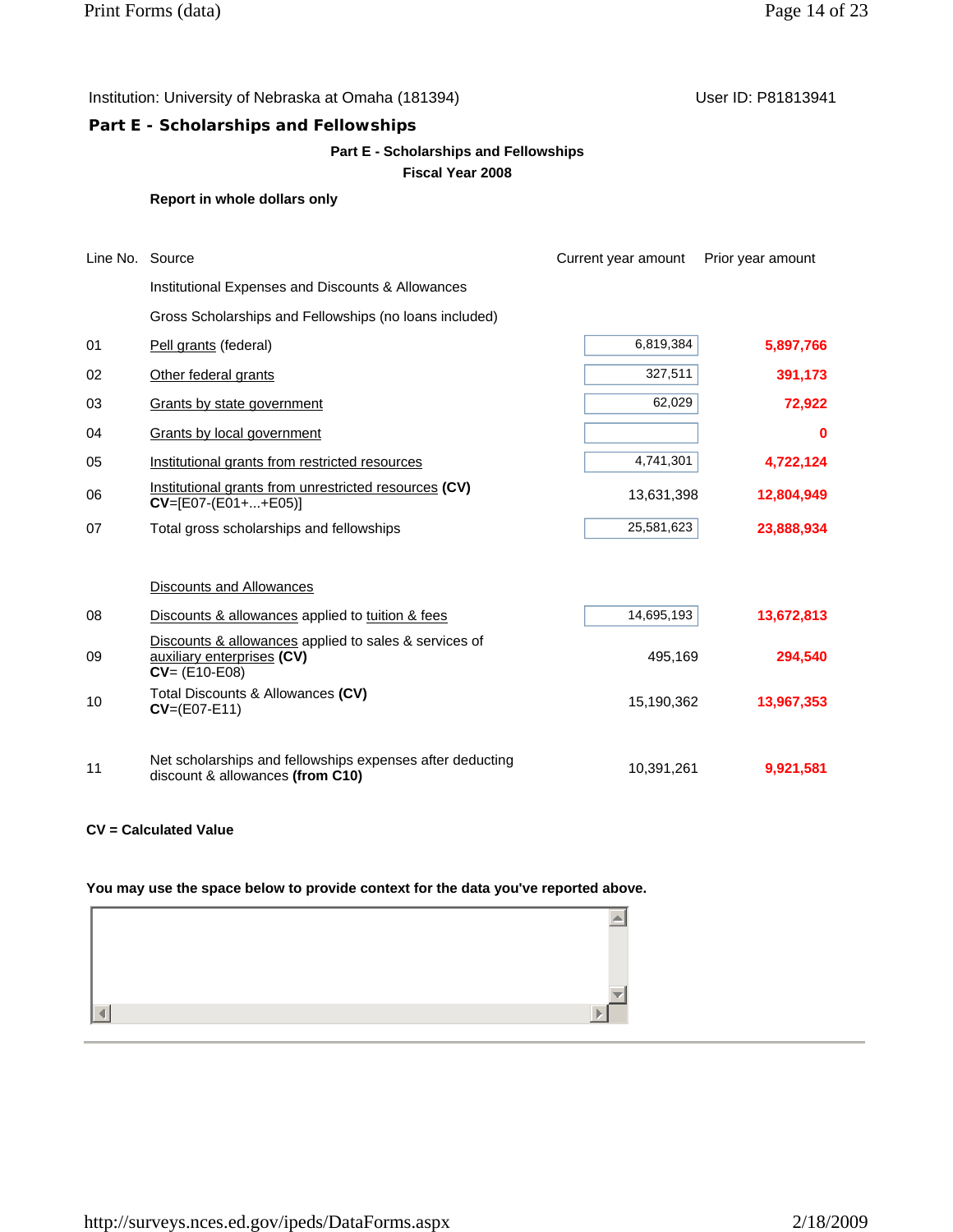|             | Institution: University of Nebraska at Omaha (181394)                                                                                     |                     | User ID: P81813941           |
|-------------|-------------------------------------------------------------------------------------------------------------------------------------------|---------------------|------------------------------|
|             | Part H - Details of Endowment Assets                                                                                                      |                     |                              |
|             | <b>Fiscal Year 2008</b><br>Report in whole dollars only                                                                                   |                     |                              |
| Line<br>No. | <b>Value of Endowment Assets</b>                                                                                                          | <b>Market Value</b> | <b>Prior Year</b><br>Amounts |
|             | Include not only endowment assets held by the institution, but any assets<br>held by private foundations affiliated with the institution. |                     |                              |
| 01          | Value of endowment assets at the beginning of the fiscal year                                                                             | 4,653,976           | 4,139,808                    |
| 02          | Value of endowment assets at the end of the fiscal year                                                                                   | 4,391,024           | 4,653,976                    |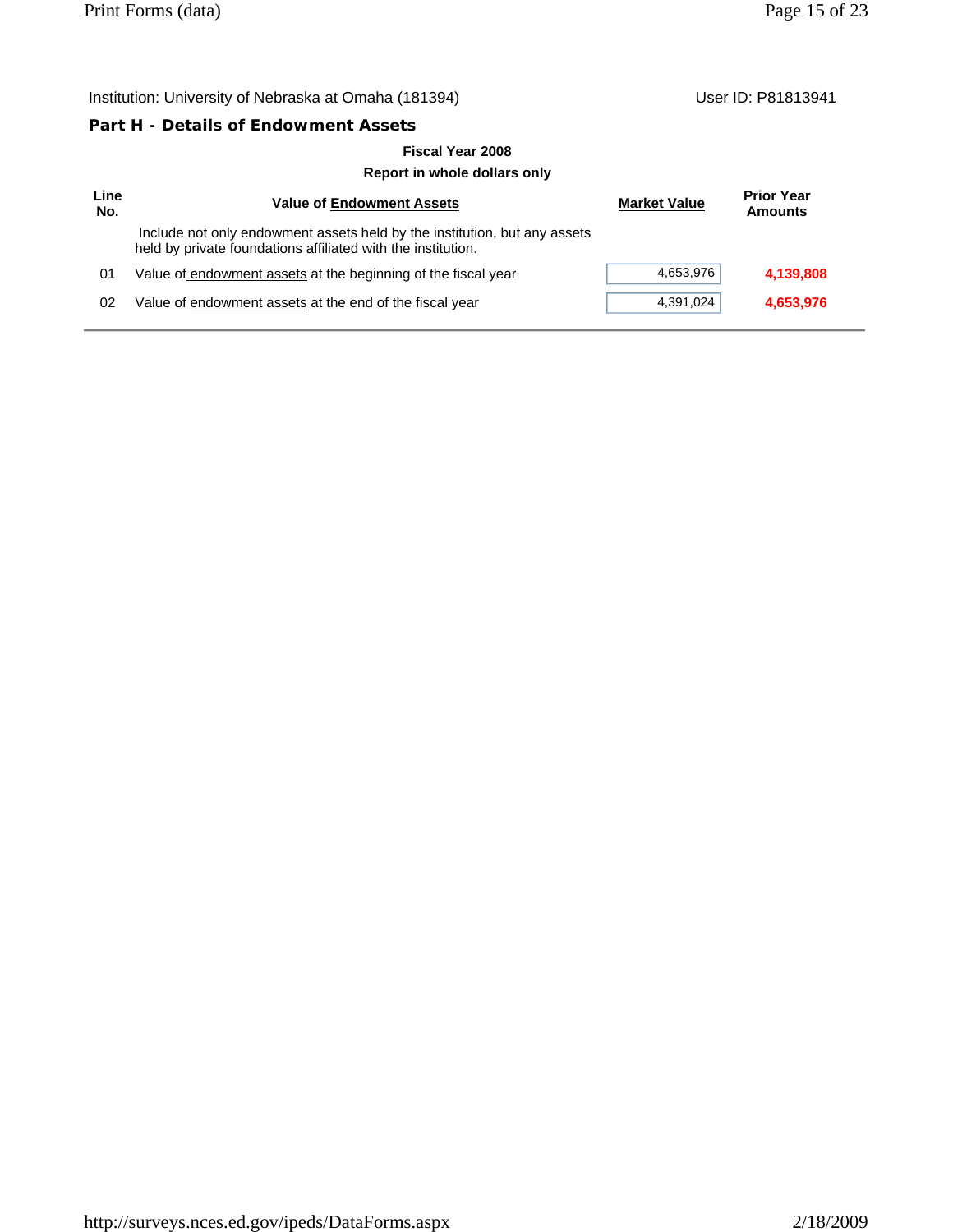## **Part J - Revenue Data for Bureau of Census**

# **Part J - Revenues (Census Bureau)**

**Fiscal Year 2008** 

|    |                                                             |                                                                                                            |                                                           | Amount                   |           |                                                 |
|----|-------------------------------------------------------------|------------------------------------------------------------------------------------------------------------|-----------------------------------------------------------|--------------------------|-----------|-------------------------------------------------|
|    | Source and type                                             | Total for all funds<br>and operations<br>(includes<br>endowment funds,<br>but excludes<br>component units) | <b>Education and</b><br>general/independent<br>operations | Auxiliary<br>enterprises | Hospitals | Agriculture<br>extension/experiment<br>services |
|    |                                                             | (1)                                                                                                        | (2)                                                       | (3)                      | (4)       | (5)                                             |
|    | 01 Tuition and fees                                         | 68,804,675                                                                                                 | 68,804,675                                                |                          |           |                                                 |
| 02 | Sales and<br>services                                       | 28,889,321                                                                                                 | 8,691,413                                                 | 20,197,908               |           |                                                 |
| 03 | Federal<br>grants/contracts<br>(excludes Pell<br>Grants)    | 6,342,379                                                                                                  | 6,342,379                                                 |                          |           |                                                 |
|    |                                                             | Revenue from the state government:                                                                         |                                                           |                          |           |                                                 |
| 04 | <b>State</b><br>appropriations,<br>current &<br>capital     | 69,253,132                                                                                                 | 69,253,132                                                |                          |           |                                                 |
| 05 | State grants<br>and contracts                               | 3,213,103                                                                                                  | 3,213,103                                                 |                          |           |                                                 |
|    |                                                             | Revenue from local governments:                                                                            |                                                           |                          |           |                                                 |
| 06 | Local<br>appropriation,<br>current &<br>capital             | 0                                                                                                          |                                                           |                          |           |                                                 |
|    | Local<br>07 government<br>grants/contracts                  | 264,240                                                                                                    | 264,240                                                   |                          |           |                                                 |
|    | Receipts from<br>08 property and<br>non-property<br>taxes   | 20,312                                                                                                     |                                                           |                          |           |                                                 |
| 09 | Gifts and<br>private grants,<br>including capital<br>grants | 11,015,953                                                                                                 |                                                           |                          |           |                                                 |
|    | 10 Interest<br>earnings                                     | 3,205,958                                                                                                  |                                                           |                          |           |                                                 |
|    | 11 Dividend<br>earnings                                     |                                                                                                            |                                                           |                          |           |                                                 |
|    | 12 Realized capital<br>gains                                |                                                                                                            |                                                           |                          |           |                                                 |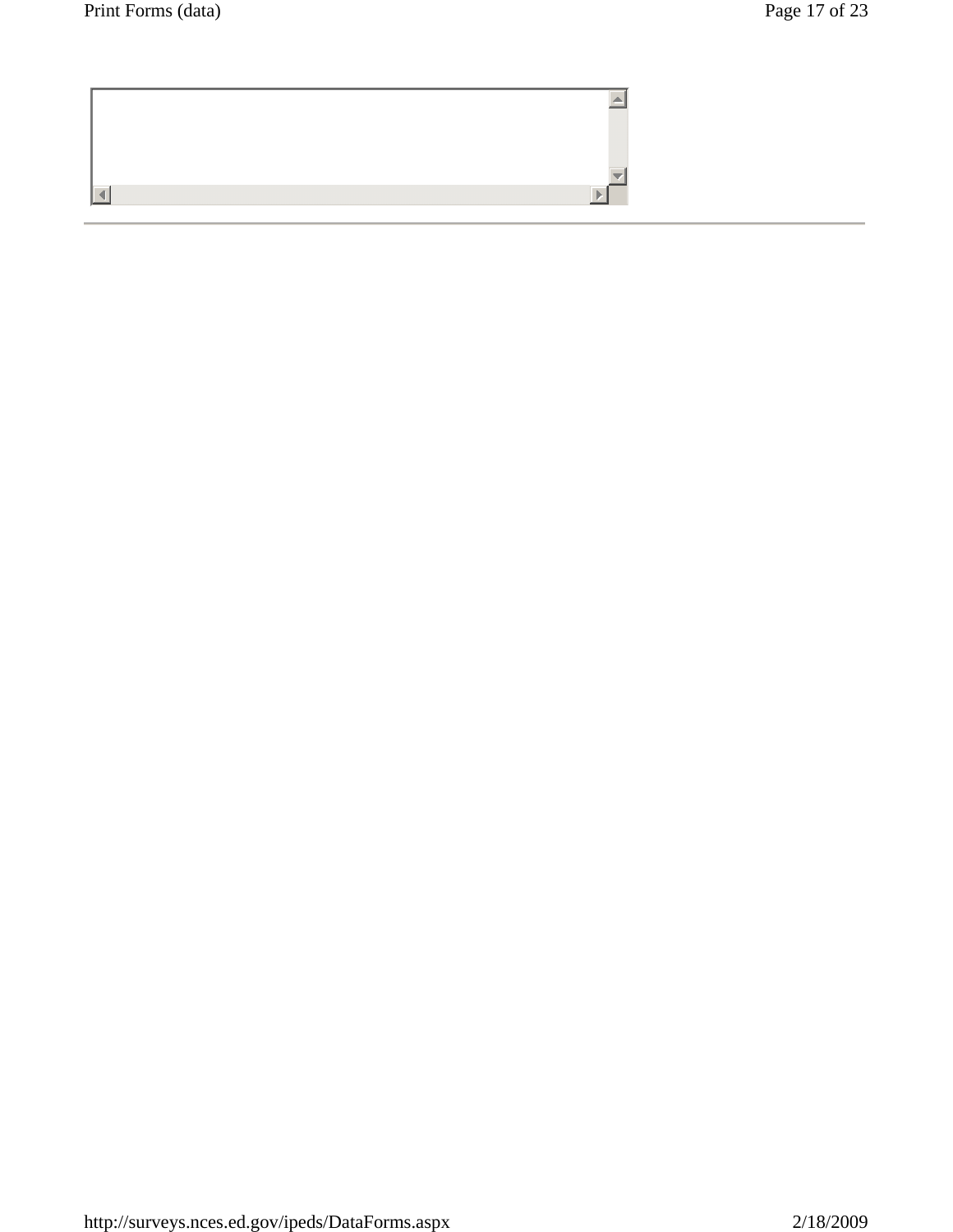## **Part K - Expenditure Data for Bureau of Census**

**Part K - Expenditures Fiscal Year 2008**

 $\lambda$ 

|    |                                                                              |                                                                                                                    |                                                        | Amount                   |           |                                                     |
|----|------------------------------------------------------------------------------|--------------------------------------------------------------------------------------------------------------------|--------------------------------------------------------|--------------------------|-----------|-----------------------------------------------------|
|    | Category                                                                     | Total for all funds<br>and operations<br><i>(includes)</i><br>endowment funds,<br>but excludes<br>component units) | Education and<br>qeneral/<br>independent<br>operations | Auxiliary<br>enterprises | Hospitals | Agriculture<br>extension/<br>experiment<br>services |
|    |                                                                              | (1)                                                                                                                | (2)                                                    | (3)                      | (4)       | (5)                                                 |
|    | 01 Salaries and wages                                                        | 86, 151, 638                                                                                                       | 79,935,264                                             | 6,216,374                |           |                                                     |
|    | 02 Employee benefits, total                                                  | 21,488,494                                                                                                         | 20,001,617                                             | 1,486,877                |           |                                                     |
| 03 | Payment to state<br>retirement funds (maybe<br>included in line 02<br>above) | 0                                                                                                                  |                                                        |                          |           |                                                     |
| 04 | Current expenditures<br>other than salaries                                  | 55,860,219                                                                                                         | 40,914,900                                             | 14,945,319               |           |                                                     |
|    | Capital outlay:                                                              |                                                                                                                    |                                                        |                          |           |                                                     |
|    | 05 Construction                                                              | 44,735,462                                                                                                         | 19,819,619                                             | 24,915,843               |           |                                                     |
|    | 06 Equipment purchases                                                       | 2,713,870                                                                                                          | 2,656,560                                              | 57,310                   |           |                                                     |
|    | 07 Land purchases                                                            | 0                                                                                                                  |                                                        |                          |           |                                                     |
|    | Interest on debt<br>08 outstanding, all funds &<br>activities                | 2,650,150                                                                                                          |                                                        |                          |           |                                                     |
|    | 09 Scholarships/fellowships                                                  | 25,581,623                                                                                                         | 25,581,623                                             |                          |           |                                                     |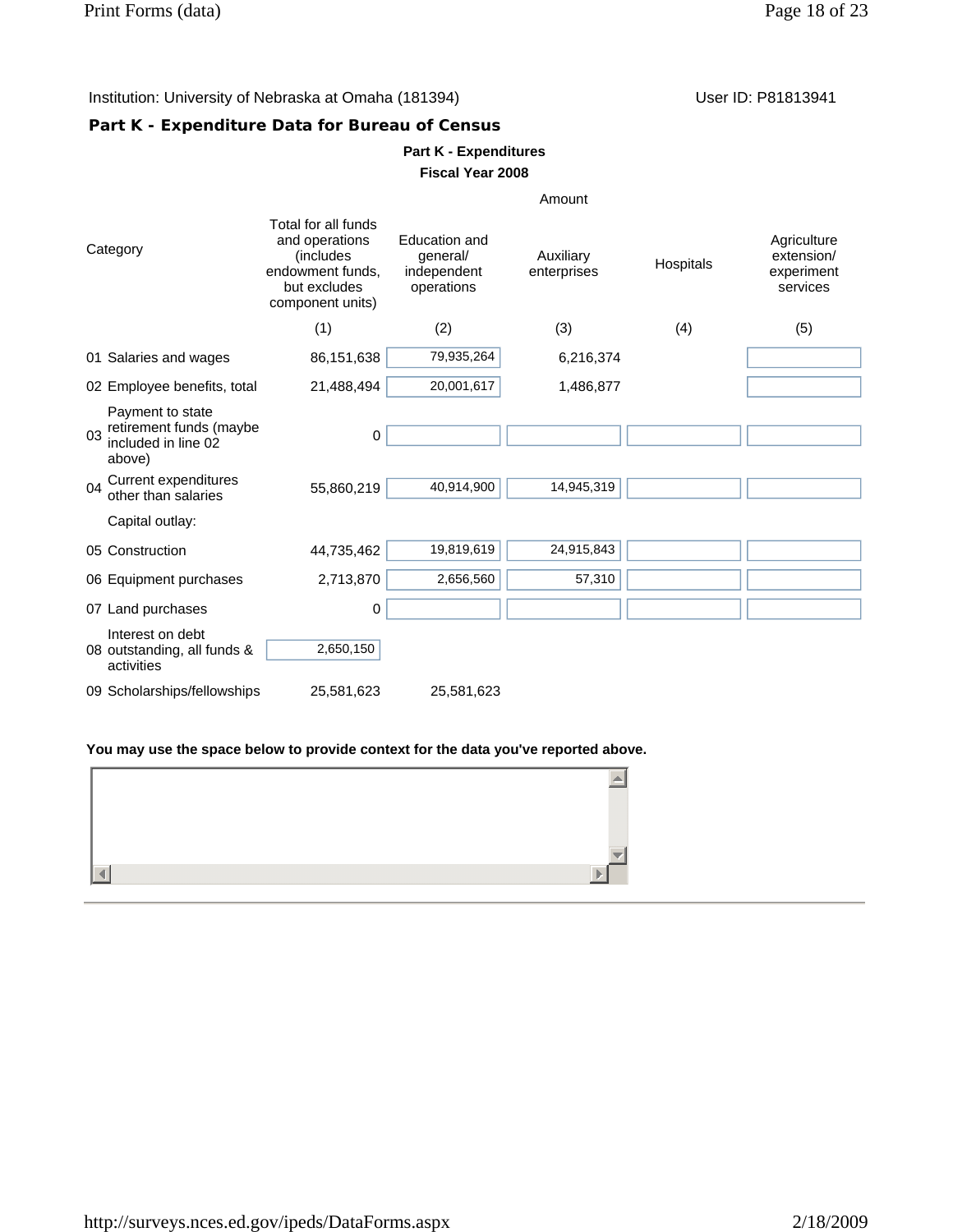**Debt**

Institution: University of Nebraska at Omaha (181394) User ID: P81813941

## **Part L - Debt and Assets, page 1**

## **Part L - Debt and Assets Fiscal Year 2008**

| Category |                                                         | Amount     |
|----------|---------------------------------------------------------|------------|
| 01       | Long-term debt outstanding at beginning of fiscal year  | 18,345,000 |
| 02       | Long-term debt issued during fiscal year                | 72,685,000 |
| 03       | Long-term debt retired during fiscal year               | 825,000    |
| 04       | Long-term debt outstanding at end of fiscal year        | 90,205,000 |
| 05       | Short-term debt outstanding at beginning of fiscal year |            |
| 06       | Short-term debt outstanding at end of fiscal year       |            |

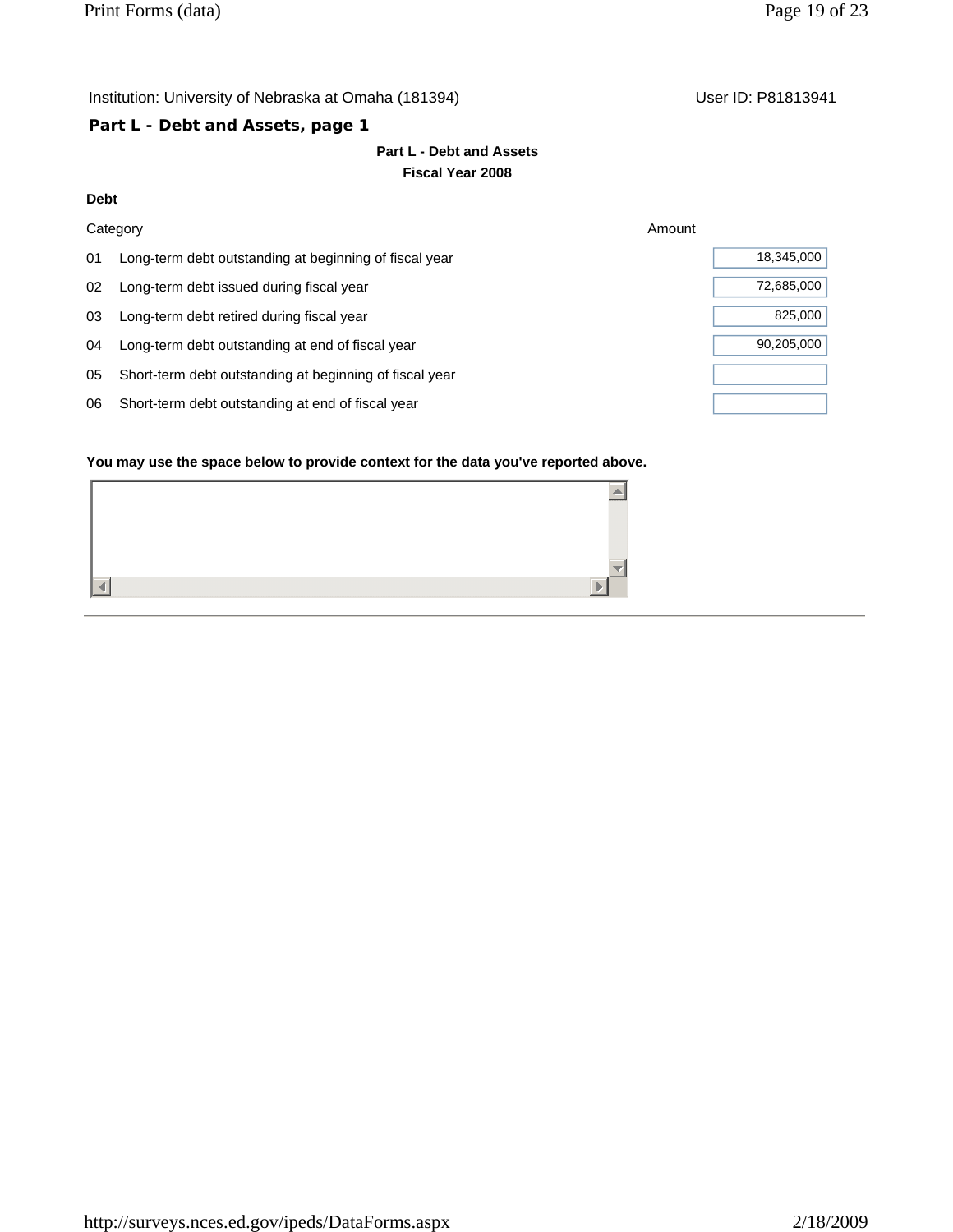**Assets**

Institution: University of Nebraska at Omaha (181394) User ID: P81813941

## **Part L - Debt and Assets, page 2**

## **Part L - Debt and Assets (page 2) Fiscal Year 2008**

| Category                                                                                      | Amount     |
|-----------------------------------------------------------------------------------------------|------------|
| 07 Total cash and security assets held at end of fiscal year in sinking or debt service funds | 22,634,282 |
| 08 Total cash and security assets held at end of fiscal year in bond funds                    |            |
| 09 Total cash and security assets held at end of fiscal year in all other funds               | 66,071,927 |

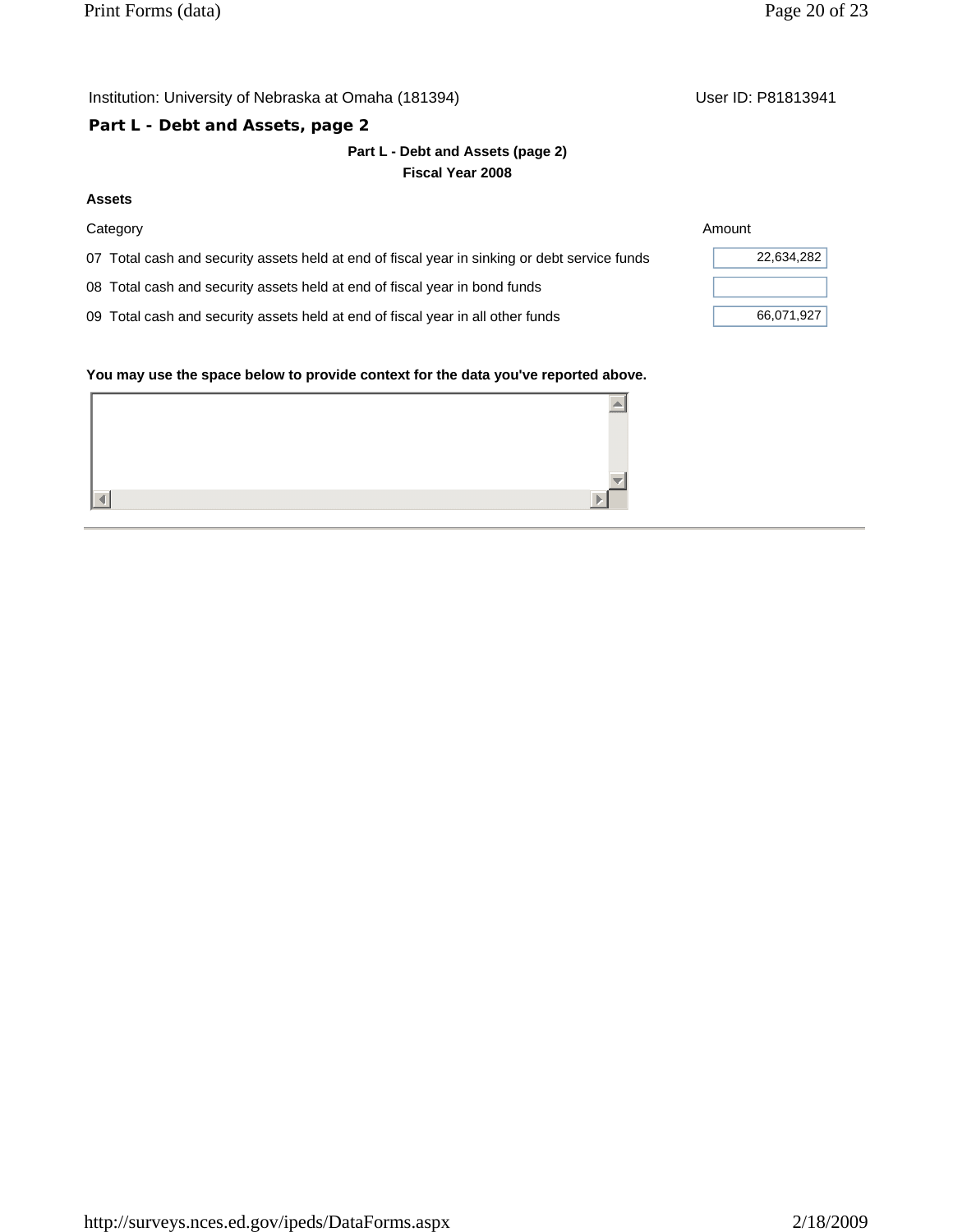## **Explanation Report**

There are no explanations for selected survey and institution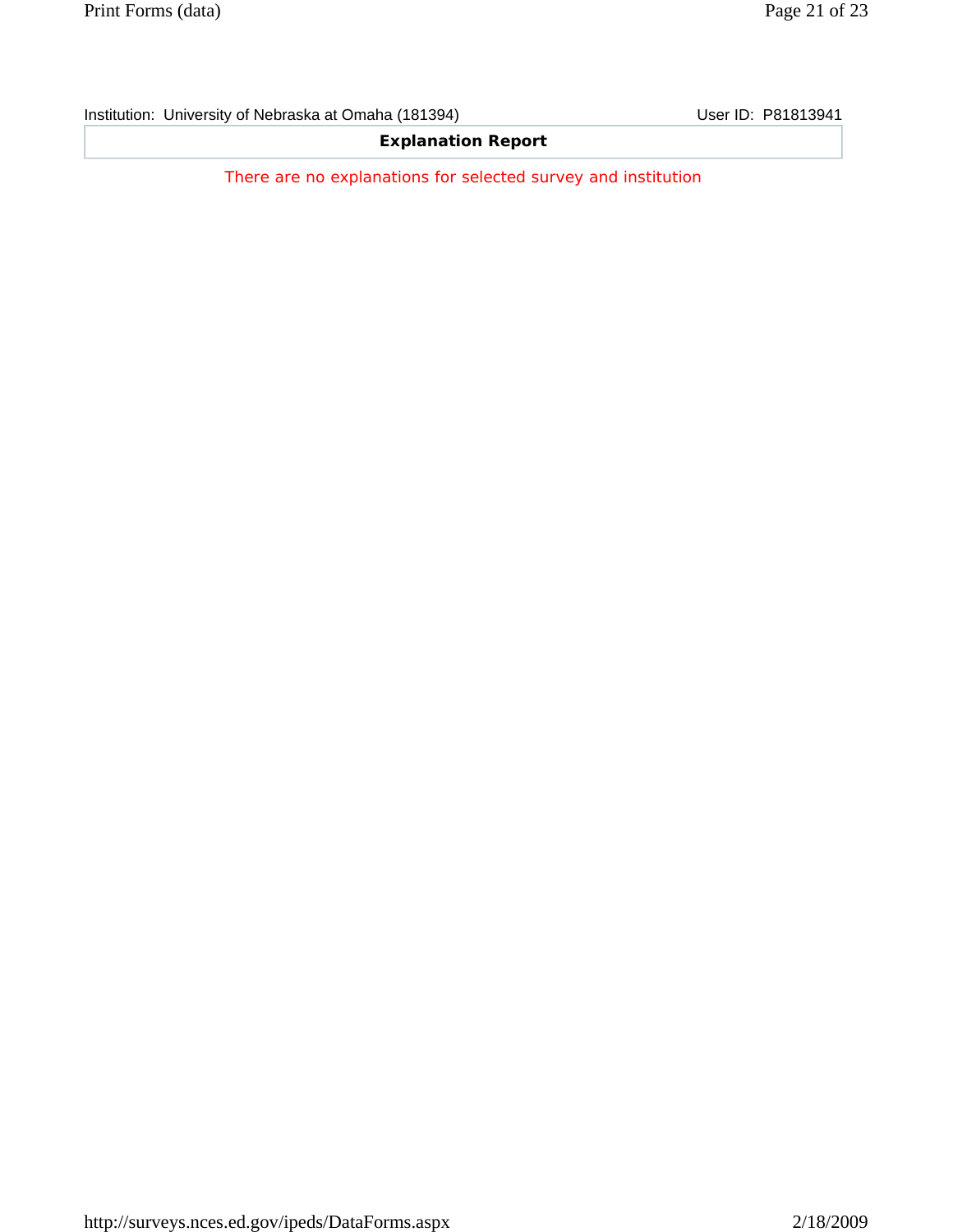Print Forms (data) Page 22 of 23